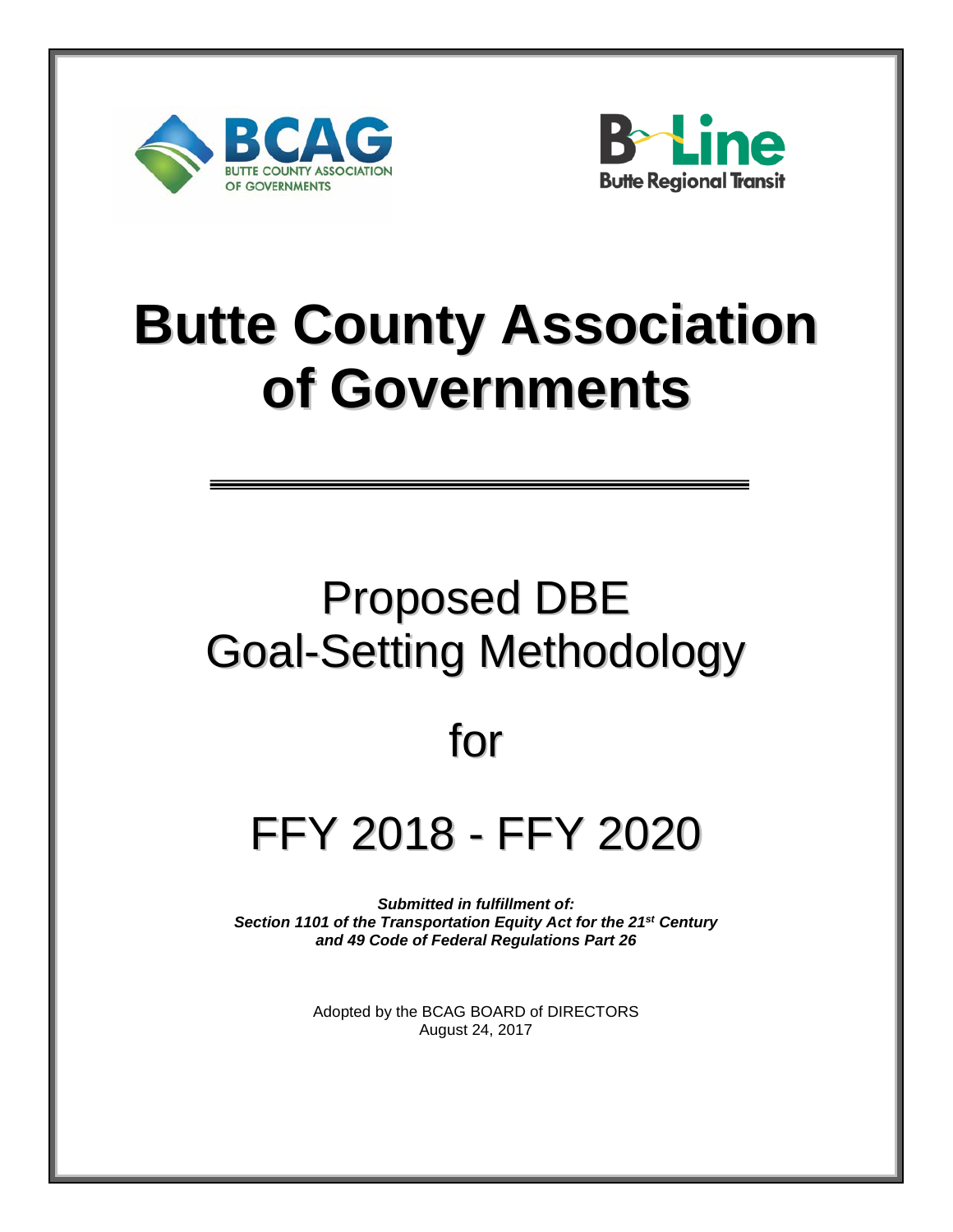#### **BUTTE COUNTY ASSOCIATION OF GOVERNMENTS DISADVANTAGED BUSINESS ENTERPRISE (DBE) OVERALL DBE GOAL AND METHODOLOGY FOR**

### **FEDERAL FISCAL YEAR (FFY) 2018/20**

#### **(Covering the period of October 1, 2018 to September 30, 2020)**

#### **I. INTRODUCTION**

Butte County Association of Governments (BCAG) herein does submit its Proposed Overall Disadvantaged Business Enterprise (DBE) Goal and corresponding federally prescribed goalsetting methodology for the three-year Federal Fiscal Year (FFY) goal period of 2018-2020.

#### **II. BACKGROUND**

Effective March 3, 2010, the United States Department of Transportation ("DOT") issued a final rule affecting the implementation and management of the Department's Disadvantaged Business Enterprise ("DBE") program. The rule, which effectively amended the prior provision requiring annual submission of DBE goals and methodology, requires submission of a goalsetting methodology on a three-year cycle. Pursuant to this final rule, BCAG is still required to conduct an annual review to account for changes that may warrant an adjustment to the overall goal or make an adjustment based on changed circumstances (i.e. significant change in the legal standards governing the DBE program, new contracting opportunities presented by the availability of new or different grant opportunities to ensure the goal and program as a whole are narrowly tailored throughout the goal period. Under the new schedule, BCAG's next DBE goal and methodology submission is due to FTA on August 1, 2017.

#### *BCAG herein presents its Overall DBE Goal Methodology for FFY 2018/20 goal period.*

#### **III. FTA-ASSISTED CONTRACTING PROGRAM FOR FFY 2018/20**

*Table 1* represents the BCAG's U.S. DOT-assisted (FTA) defined contracting program, which includes five (5) projects that were considered in preparing its *Overall DBE Goal-Setting Methodology.* The five projects include contracting opportunities in the categories of Professional Services, Construction and Materials & Supplies of which, most have viable subcontracting possibilities and corresponding availability of DBEs, a required criterion for Overall Goal consideration, and is anticipated to be awarded within the respective goal period.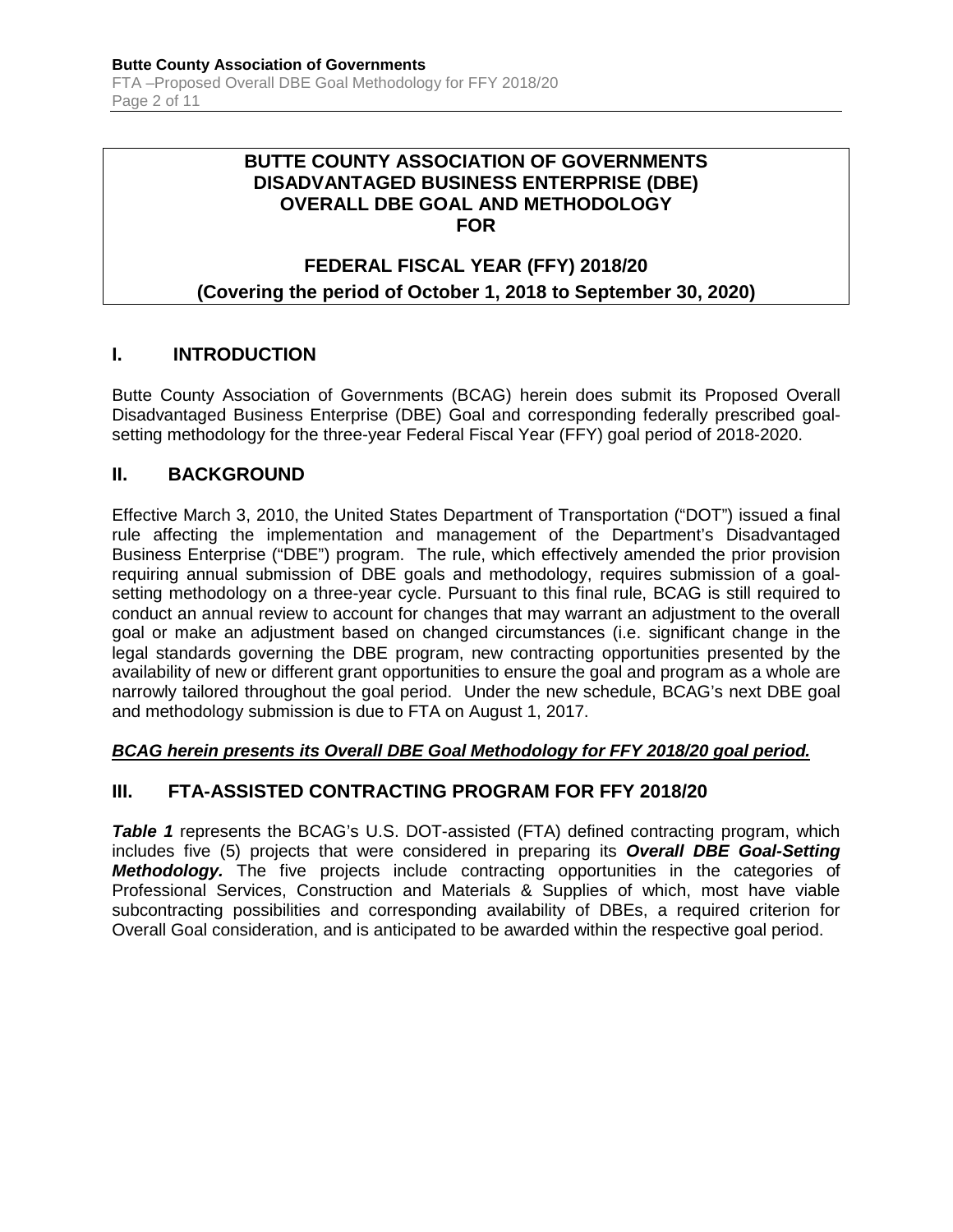#### **Butte County Association of Governments**

FTA –Proposed Overall DBE Goal Methodology for FFY 2018/20 Page 3 of 11

| Table 1                                        |                                                                            |                                                                                     |                                                                                                        |                                                                                                           |  |  |  |  |
|------------------------------------------------|----------------------------------------------------------------------------|-------------------------------------------------------------------------------------|--------------------------------------------------------------------------------------------------------|-----------------------------------------------------------------------------------------------------------|--|--|--|--|
| <b>PROJECT</b>                                 | <b>Total</b><br><b>Estimated</b><br><b>Project Cost</b><br>(Federal Share) | <b>Estimated</b><br><b>Federal Dollar</b><br><b>Share of</b><br><b>Construction</b> | <b>Estimated</b><br><b>Federal Dollar</b><br><b>Share of</b><br><b>Professional</b><br><b>Services</b> | <b>Estimated</b><br><b>Federal Dollar</b><br><b>Share of</b><br><b>Materials &amp;</b><br><b>Supplies</b> |  |  |  |  |
| <b>Paradise Transit Center</b><br>Construction | \$1,500,000                                                                | \$1,500,000                                                                         | \$0                                                                                                    | \$0                                                                                                       |  |  |  |  |
| Transdev Inc.                                  | \$1,281,803                                                                | \$0                                                                                 | \$1,281,803                                                                                            | \$0                                                                                                       |  |  |  |  |
| <b>Bus Stop Improvements</b>                   | \$1,000,000                                                                | \$1,000,000                                                                         | \$0                                                                                                    | \$0                                                                                                       |  |  |  |  |
| Fuel/Petroleum                                 | \$1,050,000                                                                | \$0                                                                                 | \$0                                                                                                    | \$1,050,000                                                                                               |  |  |  |  |
| <b>Transit Operator Bid</b>                    | \$22,807,734                                                               | \$0                                                                                 | \$22,807,734                                                                                           | \$0                                                                                                       |  |  |  |  |
| <b>TOTAL</b>                                   | \$27,639,537                                                               | \$2,500,000                                                                         | \$24,089,537                                                                                           | \$1,050,000                                                                                               |  |  |  |  |

**PARADISE TRANSIT CENTER:** The objective for the Paradise Transit Center project in FFY 2017 was to confirm a location, develop a design and produce environmental documents for the construction of a Paradise Transit Center facility. The construction phase of the project is estimated to begin in FFY 2018. The construction phase of the project will entail contracts for concrete, plumbing, electrical, masonry, roofing and landscaping.

In order to figure out the North American Industry Classification System (NAICS) codes for the Paradise Transit Center Construction project, BCAG used the same NAICS codes that were used during the Oroville Transit Center Construction in 2004. Since the Paradise Transit Center will be similar to Oroville, the construction phase was broken down into subcontracting opportunities similar to Oroville as follows: 59% for Prime Contractor – Highway Construction, 2% for Landscaping, 12% for Concrete, 2% for Plumbing and Construction, 9% for Electrical, 14% for Construction Engineering and 2% for General Contractor Services.

**TRANSIT OPERATIONS (TRANSDEV, INC.):** The Transdev, Inc. contract is for transit operating services for Butte Regional Transit. The contract includes services from various vendors for bus maintenance, facility maintenance and services, employee required programs, bus parts, fuel, and uniforms. The majority of these services contain materials and supplies and includes some professional services. BCAG reviewed monthly vendor costs and services provided by Transdev to determine the NAICS categories.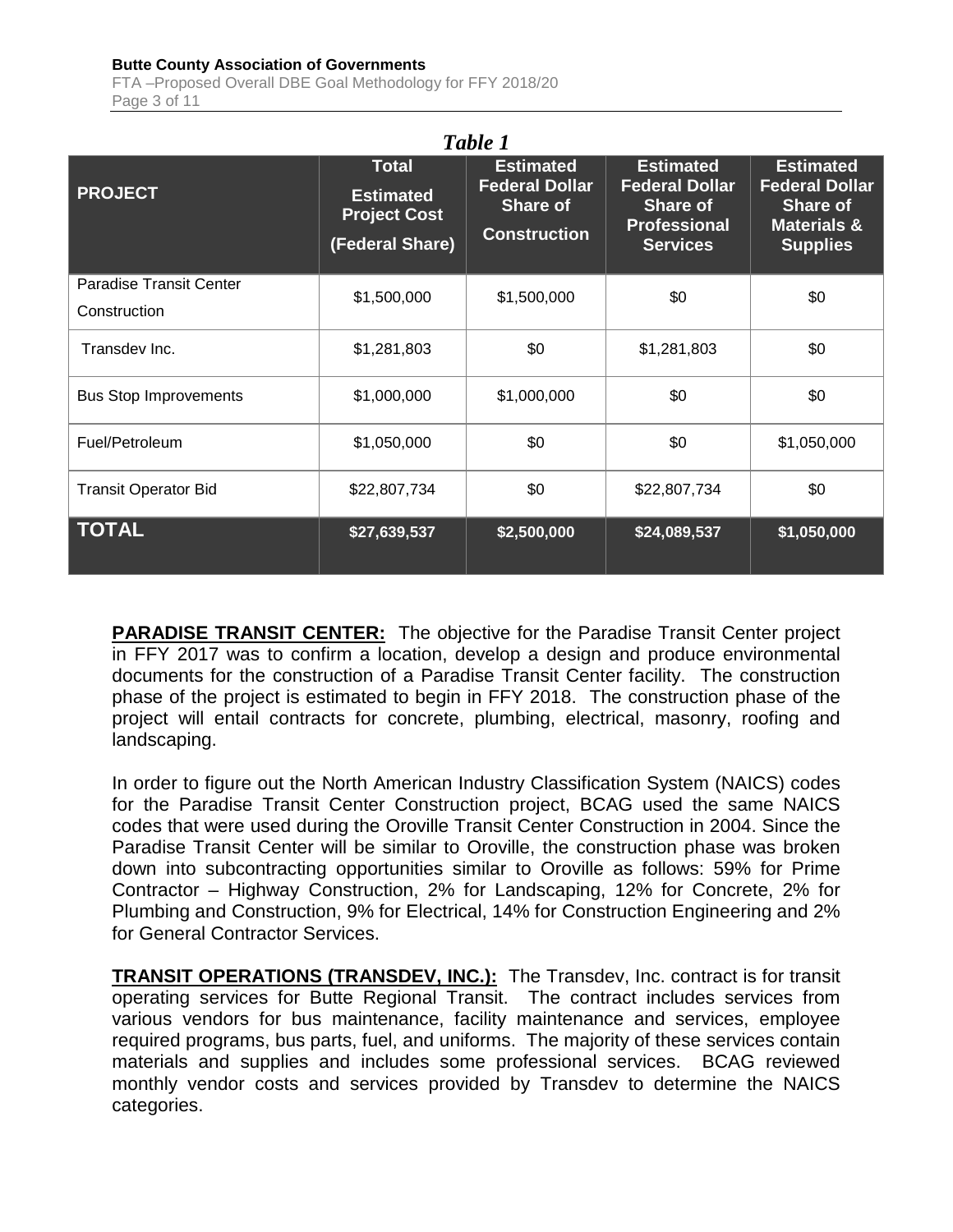BCAG's base contract term with Transdev expired on June 30, 2017. A two-year extension option was exercised to begin on July 1, 2017 and to expire on June 30, 2019. This is included within the contracting opportunities analyzed for this FFY 2018/20 goal methodology.

**BUS STOP IMPROVEMENTS:** The objective for the Bus Stop Improvement project is to ensure the current Butte Regional Transit Bus Stops are in compliance with BCAG & CALDOT (California Department of Transportation) guidelines as well as ADA (Americans with Disability Act) Regulations. The construction/improvement phase of the project is estimated to begin in FFY 2018. The construction/improvement phase of the project will entail purchase and installation of benches, bus shelters with bus signage, trash receptacles, contracts for concrete, grading, hauling, and landscaping.

In order to figure out the North American Industry Classification System (NAICS) codes for the Bus Stop Improvement project, BCAG used a sample obtained online from Martin County Transit Service-March 2015 to assist in estimating cost percentages.

**FUEL/PETROLEUM:** BCAG is currently purchasing fuel under the California state contract. During the goal calculation process, alternative fuel vendors were explored including DBEs.

**TRANSIT OPERATOR BID:** BCAG is currently contracted with Transdev, Inc. for transit operating services for Butte Regional Transit. The contract is a two-year extension option that was exercised and began on July 1, 2017 and to expire on June 30, 2019. The Transit Operator Bid for the Management and Operation of Butte Regional Transit services will be a competitive bid process – Request for Proposal (RFP) during the FFY 2018/2020 goal methodology. The Contractor will partner with various vendors for bus maintenance, facility maintenance and services, employee required programs, bus parts, fuel, and uniforms.

In order to figure out the North American Industry Classification System (NAICS) codes for the Transit Operator Bid, BCAG used the same NAICS codes that were used during the Transit Operations (Transdev, Inc.) contract for the two-year extension option. Since the Contractors will mainly partner with the same vendors for bus maintenance, facility maintenance and services, employee required programs, bus parts, fuel, and uniforms this seemed an appropriate approach.

#### **IV. GOAL METHODOLOGY**

#### *Step 1: Determination of a Base Figure*

To establish BCAG's Base Figure of the relative availability of DBEs to all comparable firms (DBE and Non-DBEs) available to propose on the BCAG's FFY 2017/20 FTA-assisted contracting opportunities projected to be solicited during the respective goal period, BCAG followed one of the five prescribed federal goal-setting methodologies in accordance with 49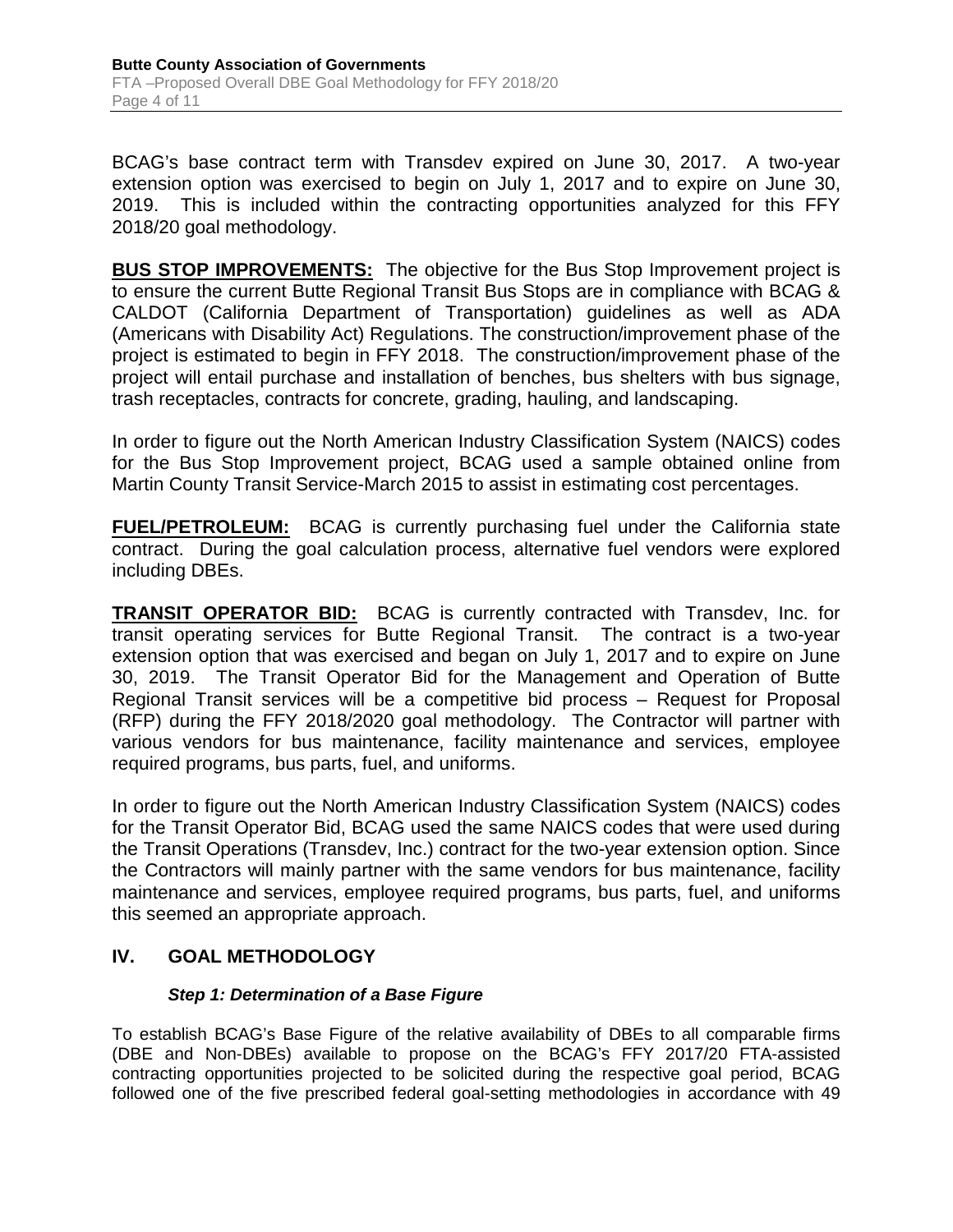CFR Part 26 regulations. This was accomplished by accessing the *California Unified Certification Program (CUCP) Directory of Certified DBE Firms* and the *2014 U.S. Census Bureau County Business Patterns (CBP) Database*. Comparisons were made within BCAG's market area and by specified industries and types of businesses identified in Table 3.

#### Geographic Market Area: California

BCAG used the California statewide market area to calculate the number of potential DBEs for Fuel and the Interurban and Rural Bus Transportation service relating to the Transit Operator contract. Due to the nature of the industries and frequent travel for contracting opportunities, the statewide search seemed most appropriate.

#### Geographic Market Area: Neighboring Counties – Butte, Colusa, Shasta, Sutter, Tehama and Yuba

The neighboring counties market area was used for services where BCAG felt vendors were not as likely to travel up to ninety (90) miles due to the nature of the service and including travel time would not keep them as competitive as a local vendor.

BCAG made a concerted effort to ensure that the scope of businesses included in the numerator was as close as possible to the scope included in the denominator.

- *For the numerator: California UCP DBE Database of Certified Firms*
- *For the denominator: 2014 U.S. Census Bureau's Business Pattern Database (CBP)*

To determine the relative availability of DBEs, BCAG divided the numerator representing the ratio of ready, willing and able DBE firms by the denominator representing all firms (DBE and Non-DBEs) available in each work category. BCAG focused on ready, willing DBEs located within the market area.

Application of this formula yielded the following baseline information:

*Number of Ready, Willing and Able DBEs* = **BASE FIGURE** *Number of All Available Firms* (*including DBEs and Non-DBEs*)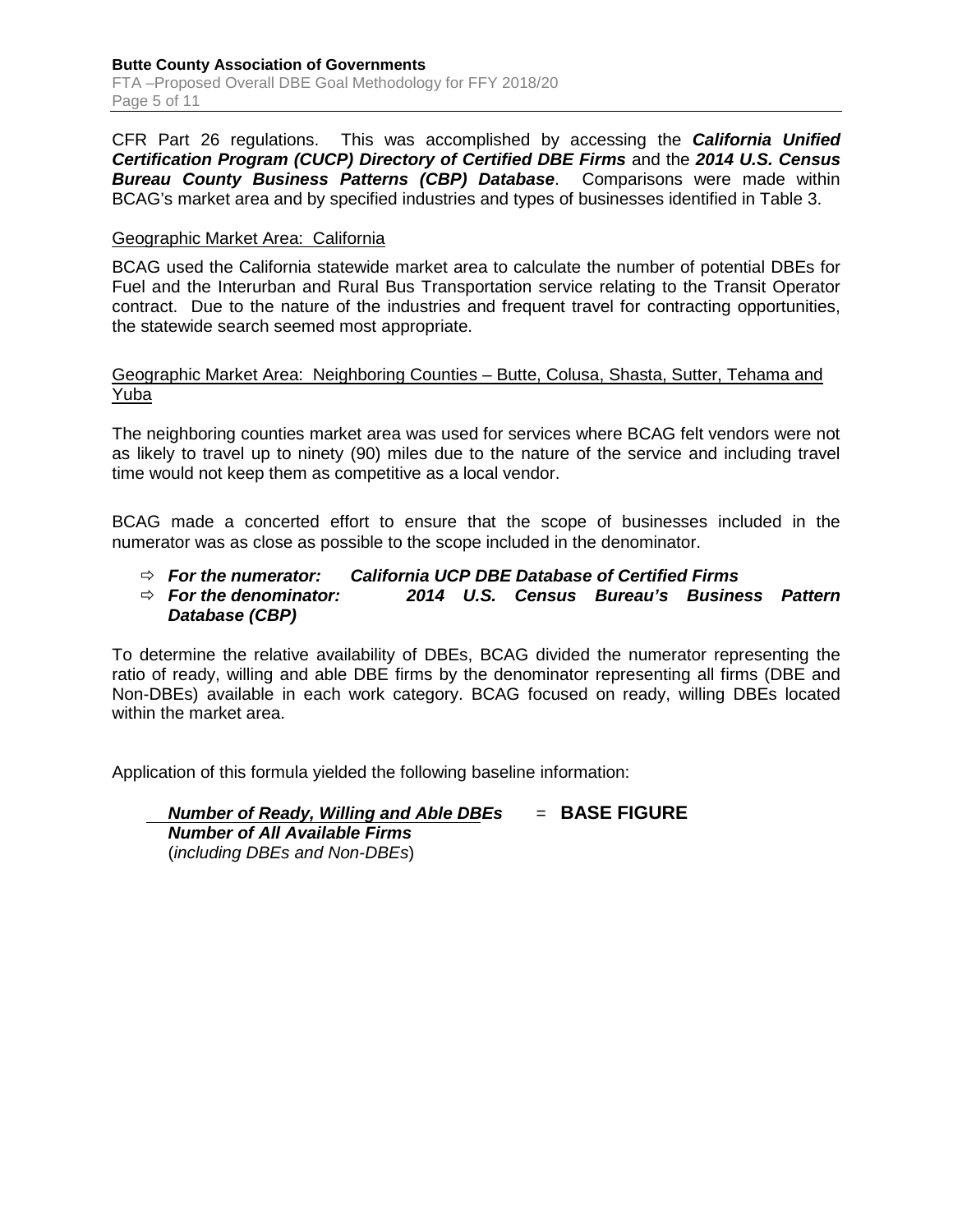The Base Figure resulting from this calculation is as follows:

#### *Step 1: Base Figure: calculated by type of work to be performed*

#### *TABLE 2*

| <b>Base Goal Calculation</b> |                   | A                                                      | B                  | $\mathsf{C}$   |                 |
|------------------------------|-------------------|--------------------------------------------------------|--------------------|----------------|-----------------|
|                              |                   |                                                        |                    | # of           |                 |
|                              |                   |                                                        | # of DBE   overall |                | # DBE firms/#   |
| Project                      | <b>NAICS Code</b> | <b>Description &amp; Work CodeC ategory</b>            | firms              | firms          | all Firms (A/B) |
| Paradise Transit             | 237310            | C2201 (Finishing Roadway) Highway/General Contractor   | 5                  | 46             | 10.87%          |
| Center-                      | 237990            | C9801 Building Construction/Engineering                |                    | 8              | 0.00%           |
| Construction                 | 561730            | C2000 (Highway Planting) Landscaping                   | 3                  | 174            | 1.72%           |
|                              | 238910            | C2800 (Concrete Base) Concrete                         | 0                  | 61             | 0.00%           |
|                              | 238210            | C8602 (Signal & Lighting) Electrical Contractors       | $\mathbf{1}$       | 137            | 0.73%           |
|                              | 238990            | C2301 (Pipeline, Drain Inspection & Cleaning) Plumbing | 0                  | 74             | 0.00%           |
| Transdev                     | 441310            | 17531 (Bus Services-Engine Rebuilding)                 | 0                  | 75             | 0.00%           |
| Subcontracts                 | 621111            | 18010 (Offices & Clinics of Medical Doctors)           | $\mathbf 0$        | 473            | 0.00%           |
|                              | 561710            | 17342 (Disinfecting & Pest Control)                    | 0                  | 46             | 0.00%           |
|                              | 561612            | 17384 (Security Guard/Guard Patrol Services)           | 0                  | 16             | 0.00%           |
|                              | 561730            | A0780 (Landscape & Horticultural Services)             | $\overline{2}$     | 175            | 1.14%           |
|                              | 541380            | 18073 (Drug Testing)                                   | 0                  | 11             | 0.00%           |
|                              | 561720            | 17341 (Janitorial Services)                            | $\mathbf 0$        | 63             | 0.00%           |
|                              | 541990            | F5132 (Uniforms)                                       | 0                  | 16             | 0.00%           |
|                              | 453210            | D3950 (Pens, Pencils, Office & Art Supplies)           | 0                  | 12             | 0.00%           |
|                              | 424310            | F5171 (Lubricants)                                     | 0                  | $\overline{2}$ | 0.00%           |
| <b>Bus Stop</b>              | 236115            | C9810 (Relocate Bus Stop)                              | 0                  | 116            | 0.00%           |
|                              | 238110            | C7301 (New Sidewalk/Connecting Path)                   | $\overline{2}$     | 47             | 4.26%           |
|                              | 238990            | C1200 (Add/Replace/Move Bus Sign at stop)              | $\overline{2}$     | 74             | 2.70%           |
|                              | 238210            | C9859 (Add detectable warnings)                        | 1                  | 137            | 0.73%           |
|                              | 238910            | C1601 (Clearing & Grubbing)                            | 3                  | 61             | 4.92%           |
|                              | 237310            | C8406 (Minor Crosswalk Striping)                       | $\mathbf 0$        | 46             | 0.00%           |
|                              | 541611            | C8700 (Other Improvements)                             | $\overline{2}$     | 55             | 3.64%           |
|                              | 561110            | C8701 (Mobilization)                                   | $\mathbf 1$        | 28             | 3.57%           |
| Fuel                         | 454310            | F5980 (Fuel Dealers)                                   | $\overline{0}$     | 25             | 0.00%           |
| <b>Transit Operator Bid</b>  | 485210            | E4110 (Local & Suburban Transportation)                | $\Omega$           | $\Omega$       | 0.00%           |
| FY 19/20                     |                   | <b>Total</b>                                           | 29                 | 2268           | 43.93%          |

1.28% Goal without weighting

Key

Geographic Market Area: Neighboring Counties - Butte, Colusa, Shasta, Sutter, Tehama and Yuba Geographic Market Area: California

#### *Step 2: Adjusting the Base Figure*

Upon establishing the Base Figure, BCAG reviewed and assessed other known evidence potentially impacting the relative availability of DBEs within BCAG's market area, in accordance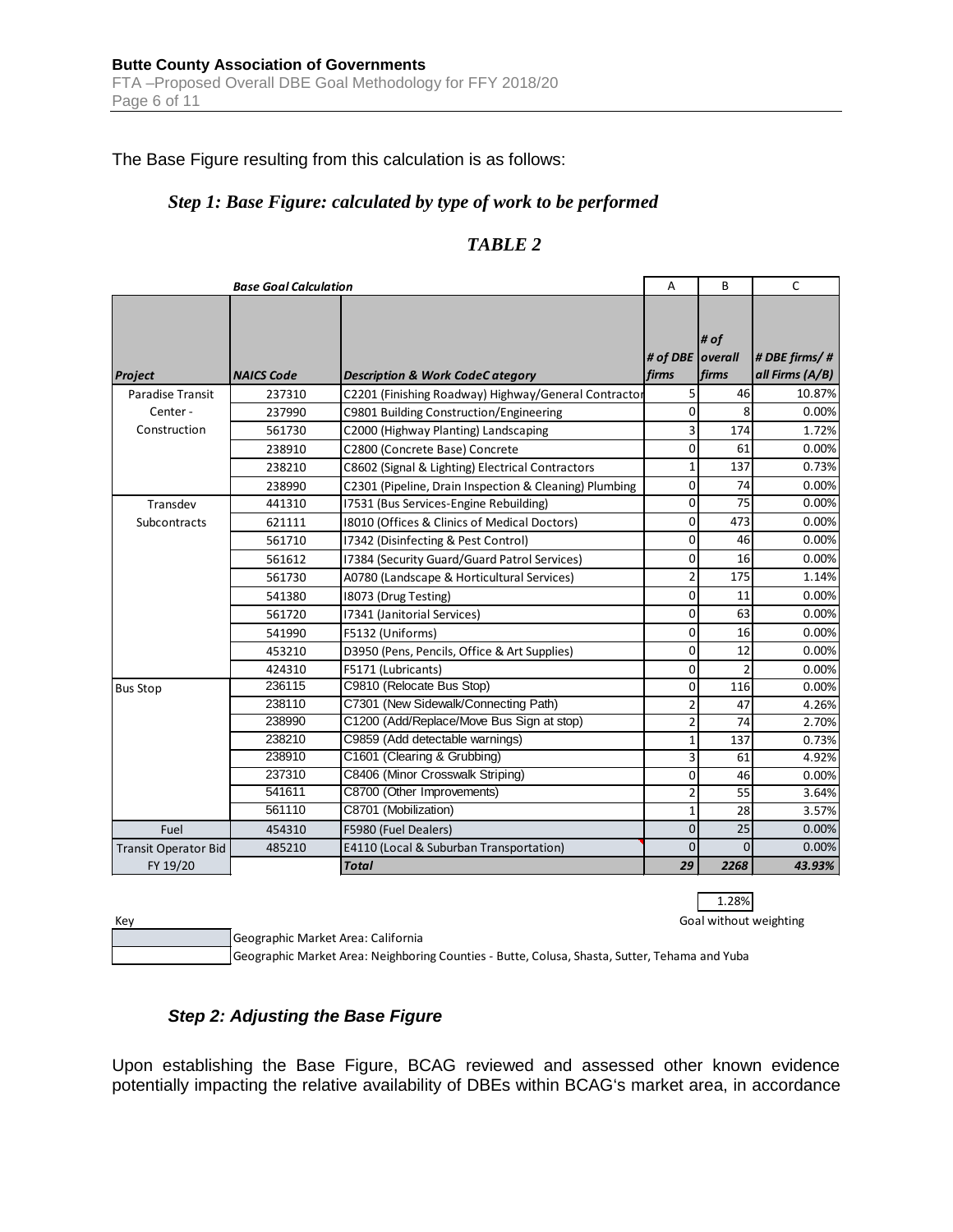with prescribed narrow tailoring provisions set forth under 49 CFR Part 26.45 Step II; DBE Goal Adjustment guidelines.

Evidence considered in making an adjustment to the Base Figure included other Local Agencies' Disparity Studies within BCAG's jurisdiction and Other Evidence. A summary of these considered are as follows:

#### *A. Past DBE Goal Attainments*

BCAG had two sole source procurements; one for radio communications and the second for GFI installation of hardware and software for connection to the mobile data terminals. There were no subcontractors on these two contracts, and neither prime contractor was a DBE.

BCAG has started tracking vendor payments to DBE's and small businesses by their Transit Contractor and from the revised goal calculated for FFY 2015/17 Revision #1, BCAG is meeting it's race-neutral goal of 1.10%. Due to the fact that this is a rural area, not many DBE's are available or certified so this is a way BCAG can help attain their goal.

#### *B. BCAG's Bidders List*

While BCAG's Vendor/Consultant and Plan holder Databases were assessed and utilized to verify BCAG's market area, BCAG's database is currently undergoing refinement to facilitate analysis by contract type and corresponding NAICS codes. Therefore, BCAG will not make an adjustment to the Base Figure based on the Bidders List. BCAG will continue to capture the required information from all bidders/proposers at the time of bid/proposal submission and will utilize such information in future Overall DBE Goal setting analyses. The CUCP listing is inclusive of the DBE firms in our market area.

#### *C. Disparity Study & Calculation of Race-Conscious Goal*

BCAG considered the State of California Department of Transportation's (Caltrans) completed Disparity Study (Study). The Study was initiated to determine the existence of discrimination or its effects within the state of California. The Study was completed in 2012, BCAG found that it should use a Race Conscious goal for the Construction Engineering portion of the Paradise Transit Center Construction project, estimated for construction in FFY 2018.

BCAG looked at the number of ready and willing DBE firms in Construction Engineering for their market area and there were none to be found. The total number of firms within the market area was 8 firms. That being said, if BCAG were to calculate a race-conscious goal for the Paradise Transit Center Construction project, the goal would likely not be able to be met. BCAG has chosen to include the Construction Engineering portion in the race-neutral goal. BCAG did not make an adjustment to the base figure at this time and concluded that there will not be a need to calculate a race-conscious contract goal.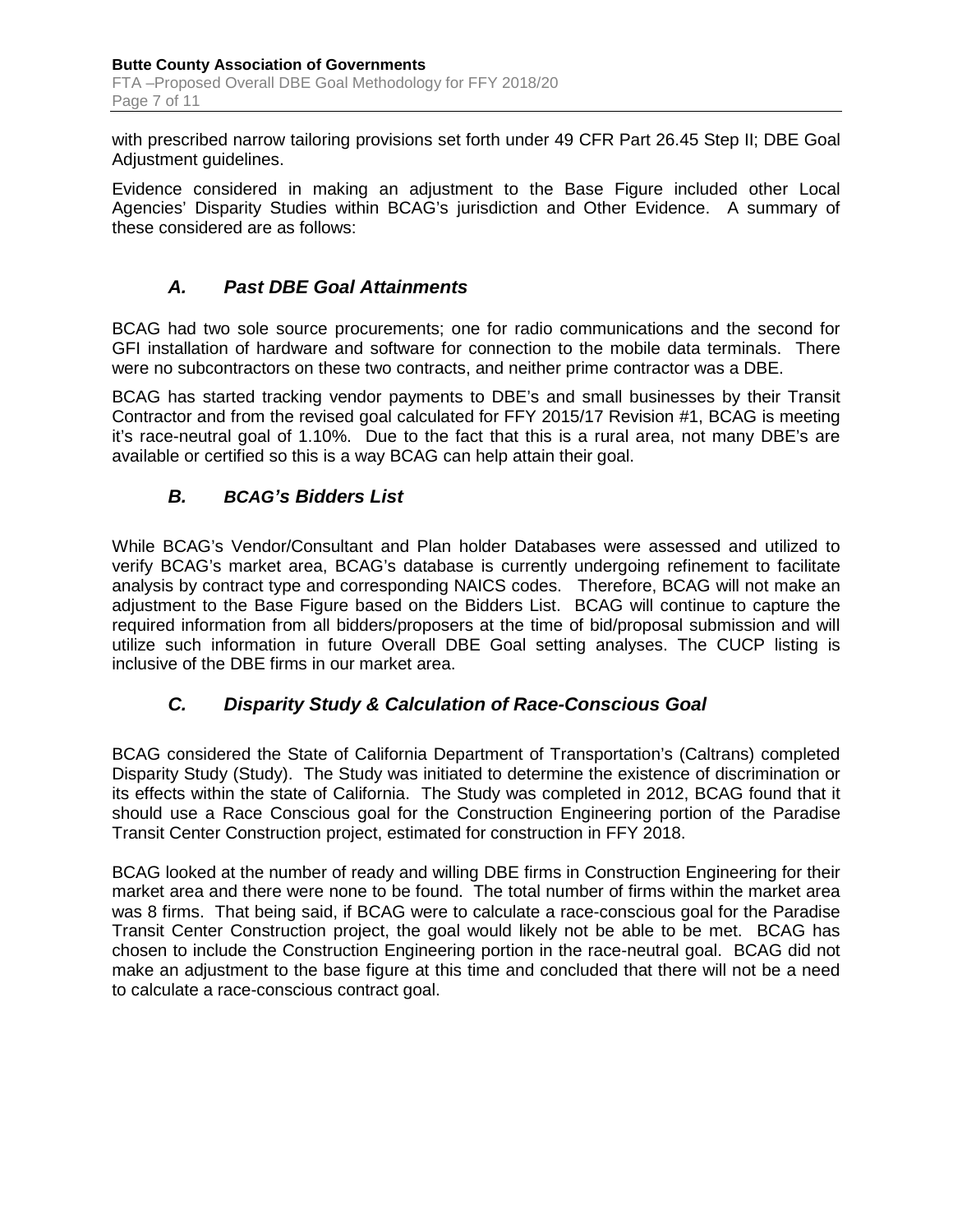#### *D. Other Evidence*

BCAG did not receive any other evidence nor is aware of any other factors or adverse considerations that would have had a material effect on DBEs availability within BCAG's marketplace, or on DBEs' ability to participate (meeting bonding, insurance and financial requirements) in support of BCAG's FTA-assisted contracting programs. Therefore, no goal adjustment was made in consideration of this factor. However, BCAG will continue to explore and consider all available evidence that materially would affect the opportunities for DBEs to form, grow, and compete in BCAG's FTA-assisted contracting programs.

#### **PROPOSED OVERALL DBE GOAL:**

#### **The Revised Overall DBE Goal for FFY 2018-2020 period for BCAG's FTA-assisted contracts is 1.28%.**

The proposed goal further serves to identify the relative availability of DBEs based on evidence of ready, willing, and able DBEs to all comparable firms, which are known to be available to compete for and perform on BCAG's FTA-assisted contracts. The proposed goal reflects a determination of the level of DBE participation, which would be expected absent the effects of discrimination.

#### **V. RACE-NEUTRAL MEASURES**

**The revised Overall DBE Goal for FFY's 2018/20 for BCAG's DOT-assisted contract is 1.28%.** BCAG will implement race-neutral measures to meet its Overall DBE Goal objectives in accordance with 49 CFR Part 26.51, including but not limited to:

- Arranging timely solicitations, times for the presentation of bids, quantities, specifications, and delivery schedules in ways that facilitate DBEs and other small business firms' participation.
- Unbundling large contracts to make them more accessible to small businesses, requiring or encouraging prime contractors to subcontract portions of work that they might otherwise perform with their own work forces.
- Providing information and communications programs on contracting procedures and specific contract opportunities.
- Encourage local businesses to register with the state to become a certified DBE.
- Hold mandatory pre-bid meetings as appropriate to ensure DBE information is presented to proposers as well as to provide opportunities for DBE vendors to attend.
- Work with the local college and university's small business centers to provide information regarding DBE certification and contracting procedures.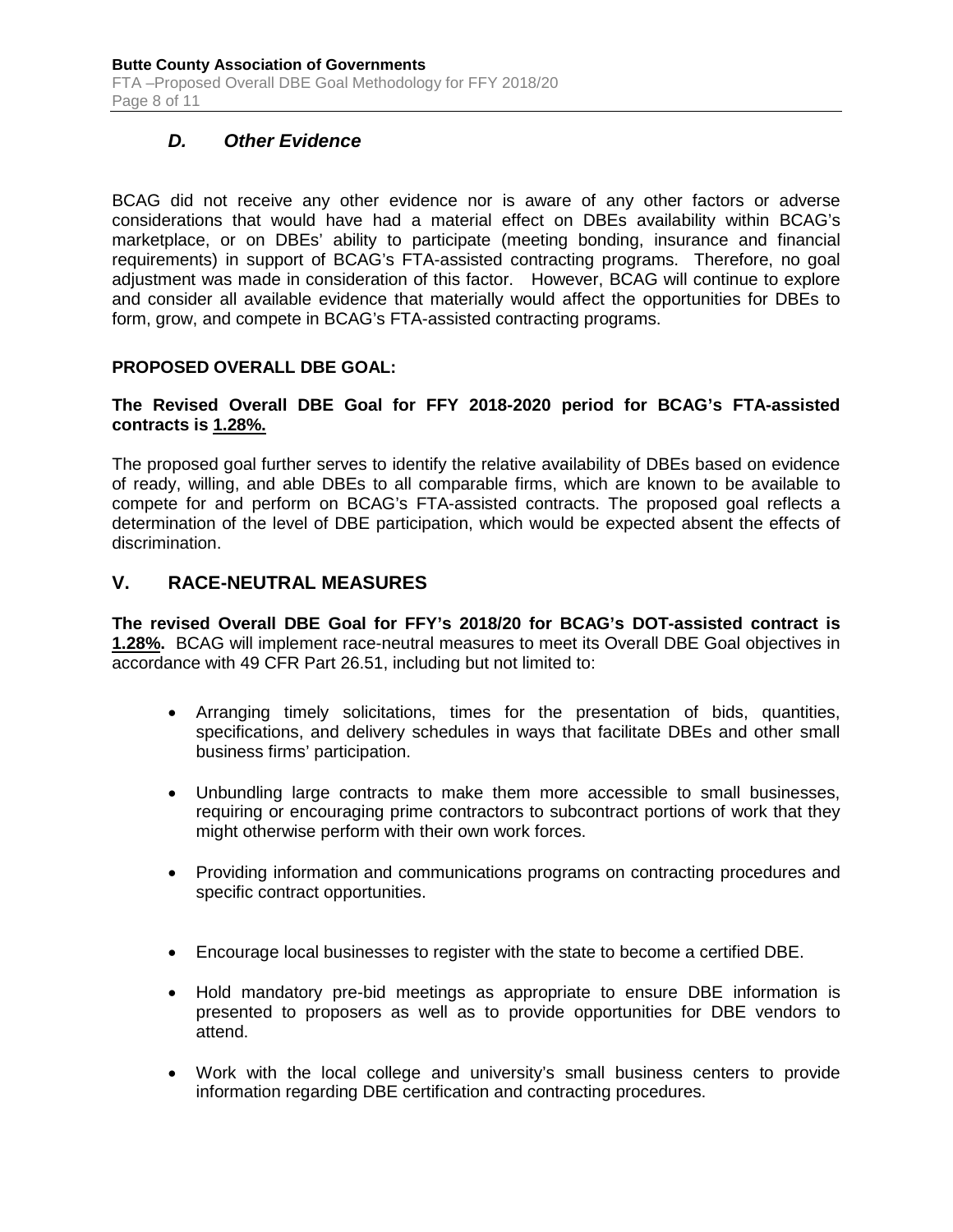#### **VI. PUBLIC PARTICIPATION AND FACILITATION**

Prior to establishment or adoption of BCAG's proposed overall goal, BCAG identified minority, women's, city chambers, local small business groups, general contractor groups and organizations within BCAG's market area to reach out to for consultation, feedback pertaining to the methodology utilized by BCAG to develop their proposed overall goal and any additional information they may have pertaining to effects of discrimination on opportunities for DBE's.

BCAG focused on providing direct outreach to the organizations listed above through telephone calls to obtain any comments on the proposed DBE Goal. Comments that could impact the goal would have been incorporated as a step 2 process of BCAG's goal development. All comments BCAG received are included in Attachment A – Public Comments Received for FFY 2018/2020 Overall DBE Goal.

In addition, BCAG has issued Outreach Consultation Letters advising the aforementioned business community of the proposed DBE goal analysis and availability for review on BCAG's website. BCAG consults minority groups and organizations year-round via event attendance and vendor programs to solicit any input they have on DBE opportunities.

BCAG has given full consideration to all comments and input and assessed the impact on the proposed Overall DBE Goal. The organizations contacted through this process seemed generally helpful in spreading word of potential contracting opportunities with BCAG and doing whatever they can to help both BCAG and the small business and/or DBE. There are many upcoming events that the local community college is involved with and now that BCAG has made contact, there is an established relationship to be part of future events to support local small businesses and encourage DBE certification when possible.

The comments received did not indicate that the proposed goal should be changed. The discussion with local organizations has been useful in shaping BCAG's future race-neutral activities and small business element of the DBE program.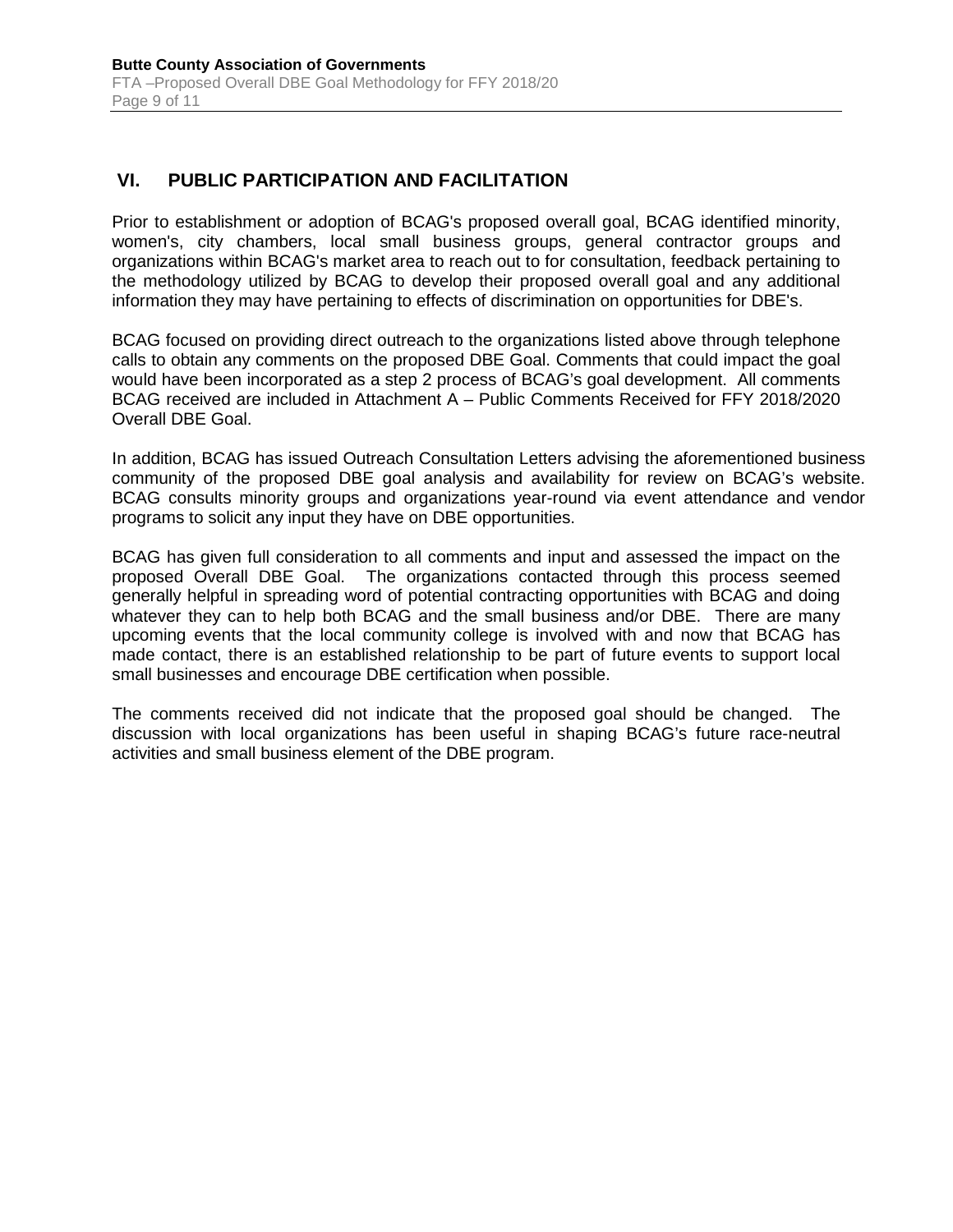#### **ATTACHMENT A FFY 2018/20 Overall DBE Goal**

### **Contact Notice of BCAG DBE & Projects – Public Outreach Agencies**

BCAG contacted local chamber offices and agencies to inform them of the updated DBE Goal and Analysis.

Public Outreach included:

1) The proposed DBE Goal and Methodology for 2018/20 was posted on the BCAG website to solicit comments on BCAG's DBE program and/or goal.



2) Chico Chambers of Commerce, Paradise Chambers of Commerce, Gridley Area Chambers of Commerce and Oroville Chambers of Commerce

The Chambers of Commerce in Butte County were informed of the above information via mail. BCAG can provide them a copy of the RFPs and they will post in their office. In addition, there are Business Directories of local businesses that are registered with the Chambers. This is a useful tool to find DBE/Local Small Business contractors that may be able to perform functions associated with projects/services.

3) Non-Profit, Valley Contractors Exchange – [www.vceonline.com](http://www.vceonline.com/) – 530-343-1981

BCAG utilizes Valley Contractors Exchange to provide them a copy of the RFPs and they post to the list of contractors who are associated with them. Valley Contractors also has a search tool of licensed contractors by category type. This tool is useful to find DBE/Local Small Business contractors that may be able to perform functions associated with projects/services.

4) Butte College, Small Business Development Center - [www.buttecollegesbdc.com/](http://www.buttecollegesbdc.com/) - 530- 895-9017